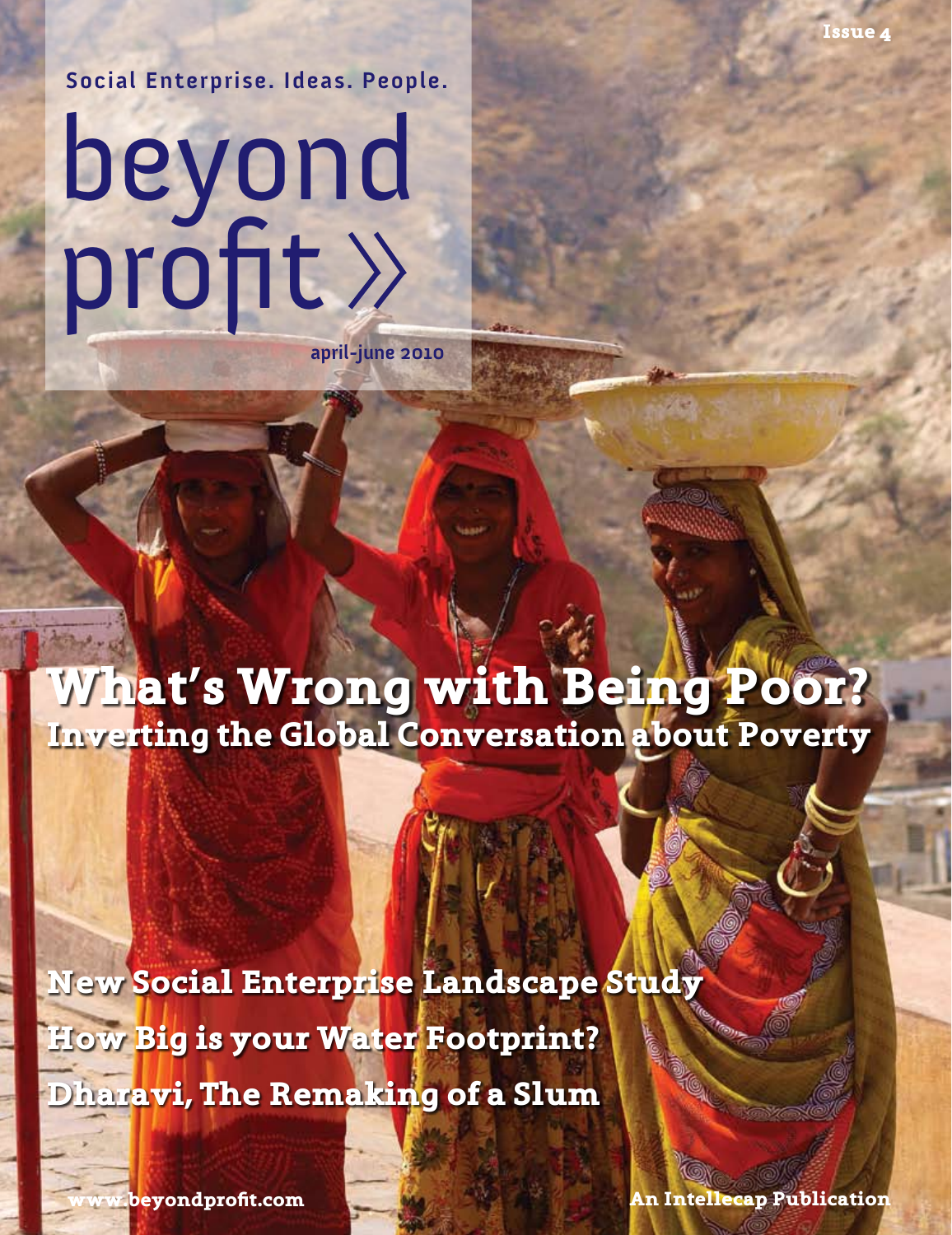# CONTENTS



What's Wrong With Being Poor? Inverting the Global Conversation about Poverty By Adrienne Villani



 $27$ The Remaking of a Slum: The World is Watching Dharavi By Lindsay Clinton PERSPECTIVES

# COVER STORY 20

### beyond profit

### Who is the Fairest of them All? By Andrew Kassoy & Beth Richardson MEASUREMENT





# 25

### SPECIALS

### SOUTH ASIA FOCUS Social Ventures in Bangladesh, India, and Nepal By Beyond Profit Team 48



| TRADING FLOOR                                                                                       |           |      |
|-----------------------------------------------------------------------------------------------------|-----------|------|
| Shop For Sustainable<br>Products Made By Local                                                      |           | 18   |
| Artisans                                                                                            |           |      |
| <b>SURVEY RESULTS</b><br>Assessing the Social<br>Enterprise Landscape in<br>India                   | $\geq$ 32 |      |
| <b>JUXTAPOSE</b><br>The US Office of Social<br>Innovation vs. the UK Office<br>of the Third Sector  | $\geq 38$ |      |
| <b>TORCHBEARER</b><br>An Interview with Arjen<br>Hoekstra, Creator of the<br><b>Water Footprint</b> |           | - 40 |
| PHOTO JOURNAL<br>A Silent Megaphone for<br>Mumbai's Dreams                                          |           | 45   |

Mind the Gap: The Current State of Indian Philanthropy By Lindsay Clinton

## PHILANTHROPY

34

INVESTMENT Thrust Funds: The Ultimate Wild Card By Sarika Bansal 36





Much Ado about Scale By Daniela Ruby Papi SCALE

44

### REGULARS

| <b>RADAR</b>              | $\rightarrow$ 10    |    |
|---------------------------|---------------------|----|
| <b>OUTLOOK</b>            | $\rightarrow$ 12    |    |
| PRIME NUMBERS             | $\rightarrow$ 13    |    |
| COMPANIES DOING GOOD $14$ |                     |    |
| DEAL ZONE                 | $\triangleright$ 15 |    |
| <b>MEDIA HUB</b>          | $\rightarrow$ 16    |    |
| GURU                      | $\rightarrow$ 42    |    |
| <b>LIVES</b>              | $\triangleright$ 54 |    |
| ON THE GRID               |                     | 55 |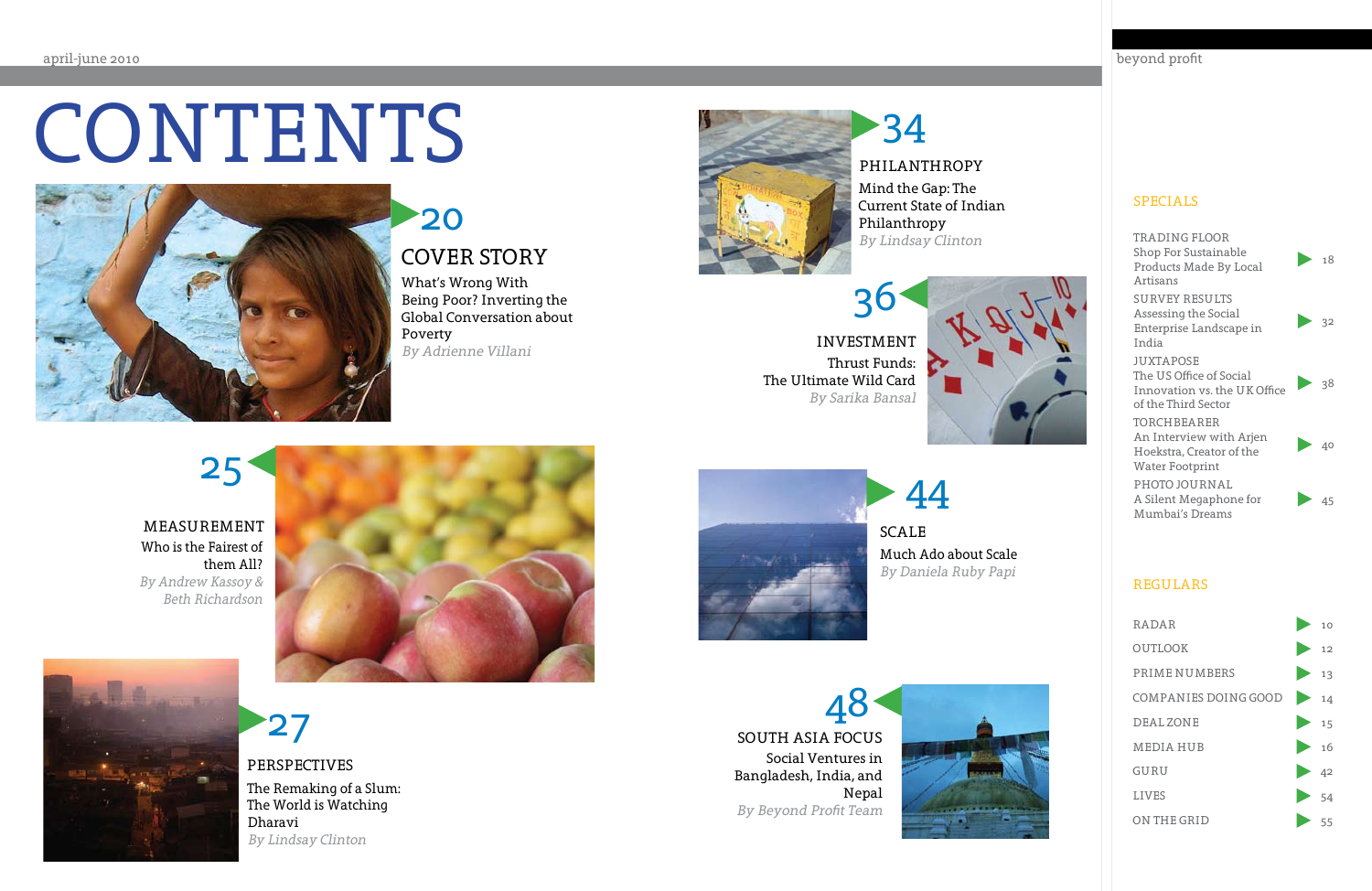# **CONTRIBUTORS**

*In this issue, we asked, "Who's your favorite author?"* 

### **Matias Echanove and Rahul Srivastava**

WHO: Matias Echanove studied economics at the LSE in London and urban planning at Columbia University in New York. He is currently completing a Ph.D in participatory planning and information systems at the University of Tokyo and resides in Mumbai. Rahul Srivastava studied social and urban anthropology in Mumbai, Delhi, and Cambridge (UK), and later taught at Wilson College, Mumbai. He also writes fiction and splits his time between Mumbai and Goa.

WHAT: They founded The Institute of Urbanology and co-founded Dharavi-based URBZ with Geeta Mehta. Their writings on urban development, the informal economy, unplanned settlements, participatory politics, and information technology can



be found on www.airoots.org. They share their perspective on the development of Dharavi, Mumbai's largest slum, on p28.

AUTHOR: We're both big fans of Ivan Illich.

#### **Daniela Papi**



WHO: Daniela is Director of PEPY, an educational development organization based in Cambodia.

WHAT: Having funded the construction of a school in Cambodia, Daniela and her friends realized that providing quality education would take more than building school and have worked to create an organization focused on leadership and capacity building. To provide a responsible tourism option and in-

crease understanding about development lessons, Daniela founded PEPY Tours. Read Daniela's article, Much Ado about Scale on p44.

AUTHOR: William Easterly—while some of his conclusions are extreme, the first 100 pages of "White Man's Burden" should be required reading for anyone working in the social sector

### **Sarika Bansal**



WHO: Sarika is based in Mumbai and enjoys short stories, guerilla art, and hats.

WHAT: Sarika is a freelancer focusing on international development, microfinance, and Indian society. She has previously worked in microfinance and in management consult-

ing. See her analysis of Thrust Funds on p36.

AUTHOR: It's a toss-up between Isabel Allende, VS Naipaul, and David Sedaris.

### **Andrew Kassoy and Beth Richardson**





WHO: Andrew Kassoy is co-founder of B Lab along with partners Jay Coen Gilbert and Bart Houlahan. Beth Richardson oversees the development of GIIRS, NC Business Development, and auditing for B Lab. B Lab is a nonprofit organization whose mission is to create a new sector of the economy that harnesses the power of business to solve social and environmental problems.

WHAT: Andrew Kassoy and Beth Richardson are helping launch a new entity within B Lab called GIIRS which rates the comparative social and environmental performance of private equity/venture capital investments. B Lab's vision is that GIIRS Ratings will make it easier for new investors to enter into the impact investing marketplace freeing up additional capital to flow to companies and funds

generating positive social and environmental impacts. Learn more about GIIRS on p25.

AUTHORS: Beth's favorite is Gabriel Garcia Marquez. Andrew loves Wallace Stegner.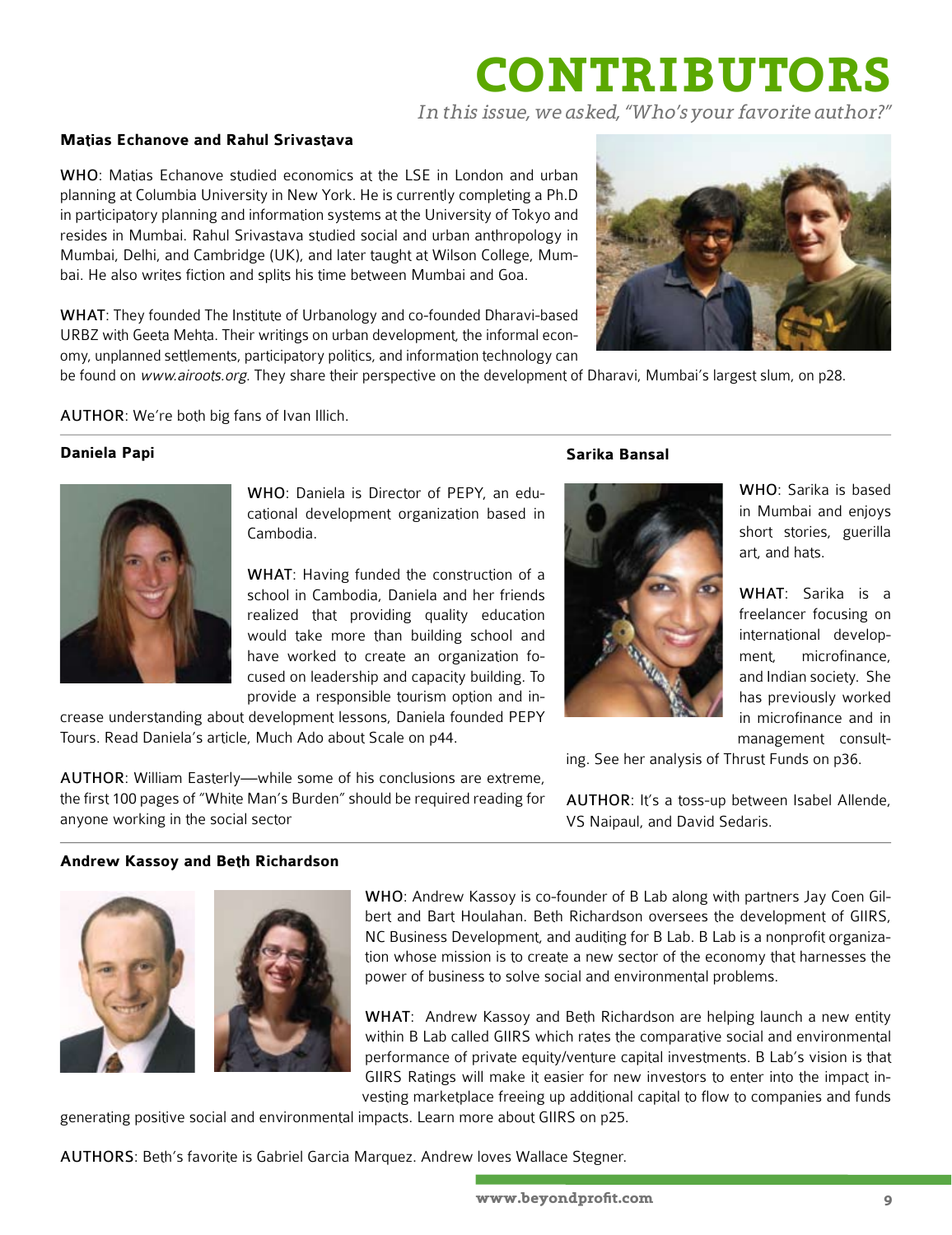## **MEASUREMENT**

# Who is the Fairest of them All? Creating a Rating System to Compare Social and Environmental Performance

How can we, as investors or consultants or entrepreneurs, determine which enterprise is having the most impact? Andrew Kassoy, co-founder of B Lab, and Beth Richardson, B Lab's head of financial services, are launching a new product to rate the comparative social and environmental performance of private equity/venture capital investments. In this article, they explain how the Global Impact Investing Rating System ("GIIRS") will help drive more capital to impact investments.

According to the Rockefeller Foundation's Managing Director Antony Bugg-Levine, "A standard with a rating system can help hold the line on social impact and differentiate those who are truly making a difference from those who are simply telling a story." Building on B Lab's current B Impact Ratings System as a tool for certifying B Corporations, B Lab will launch the Global Impact Investing Rating System ("GIIRS") in January, 2011. GIIRS will provide ratings to assess the social and environmental impact of companies and investment portfolios and funds similar to Morningstar Ratings or S&P credit risk ratings. In other words, GIIRS will provide comparable and transparent judgments about what is "good" or "good enough" in terms of a company's social or environmental performance. GIIRS will include the following features:

- Ratings throughout developed and emerging markets
- • Aggregate ratings, as well as ratings within numerous impact areas and industry sectors
- Social and environmental performance metrics and key performance indicators specific to different industries, impact areas, and investor preferences
- Benchmarking and analytics for longitudinal comparability
- Driven by IRIS, an industry-recognized taxonomy and reporting standard co-developed by B Lab

GIIRS will provide both company and fund impact ratings. At the company level, GIIRS will provide a rating of the social and environmental impact of an individual company, including an overall rating, ratings in approximately 15 sub-categories, and key performance indicators (KPIs) relevant to the company's industry, geography, size, and social mission. At the fund level, GIIRS will measure impact based on the aggregated and weighted impact ratings of its underlying portfolio companies, including the aggregated Company sub-category ratings and relevant KPIs for the fund. GIIRS will also offer fund managers the opportunity to receive a Fund Target Rating to assist in their fundraising process and a Track Record Report at the end of their fund cycle to assist in raising a follow-on fund.

GIIRS provides value to numerous stakeholders in the impact investing community. Fund managers and companies can raise capital from mission-aligned investors based on the social and environmental impact of their underlying businesses or portfolio companies. Institutional and high net worth investors can conduct better due diligence, make better investment decisions, track and improve social and environmental performance throughout the investment lifecycle, and report absolute and relative impact. Consultants, investment bankers, and other intermediaries can use data and analytical tools to